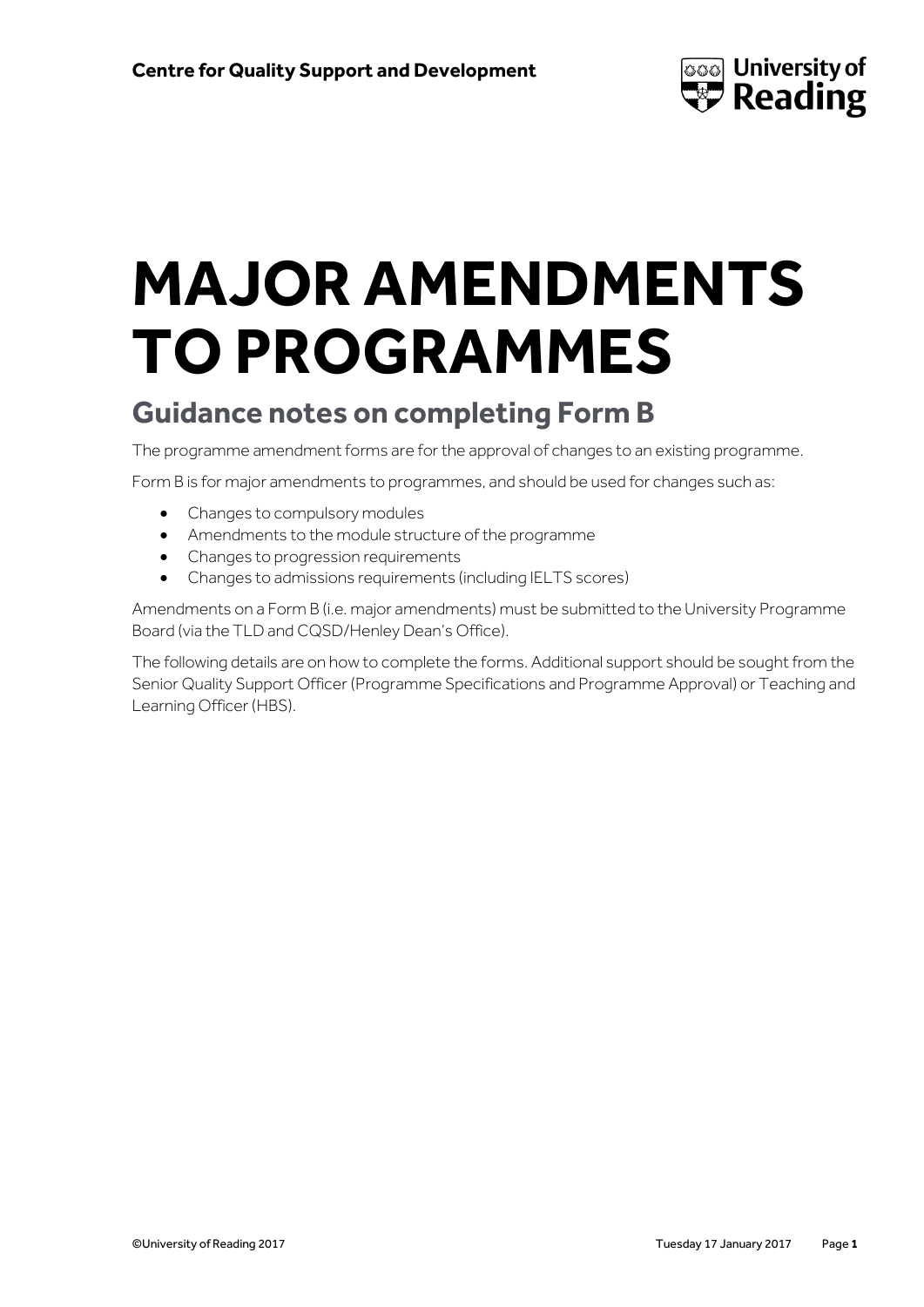#### **Form B guidance notes Section 1: Proposal**

Include here the name, telephone number and email address of the Proposer. This person will be the main contact throughout the approval process, and will be expected to co-ordinate the required activities within the School.

#### **Proposal Details**

- 1. List the names and codes for any existing programmes affected by the proposal, including programme codes for modes of study, such as full-time/part-time/flexible) (if applicable).
- 2. Name of Sponsoring School and Board of Studies. Include here the School and Department owning the programme proposed and the Board of Studies it will come under.
- 3. List the other Schools which will contribute to the programme. Examples of contribution from other Schools include:
	- compulsory or optional modules;
	- joint programmes
- 4. Where the programme will be offered in UoRM, please include the name and contact details of the key contact in UoRM.

Please contact CQSD/HBS Deans Office for advice.

- 5. Name of Partner Institution (if applicable) Contact CQSD (Partnerships)
- 6. Name and contact details of key person within the Partner Institution (if applicable) Contact CQSD (Partnerships)
- 7. Specify the proposed date of implementation and any existing cohorts affected. Include information on additional intakes (i.e. January intake).
- 8. Please include details of accreditation requirements and information on the Accrediting Body (if applicable)
- 9. Include in the summary:
	- An overview of the proposal;
	- Rationale behind the proposal;
	- Change to accreditation requirements;
	- Change to admissions requirements (including IELTS scores); and,
	- Change to progression requirements.

### **Section 2: School-level approval**

School support for the proposal shall be indicated by gaining the comments and signatures of the following:

- School Director for Teaching and Learning (on behalf of the School Board for Teaching and Learning) of the 'owning' School;
- **•** School Director for Teaching and Learning (on behalf of the School Board for Teaching and Learning) of any contributing Schools;
- Head of School; and,
- The Teaching and Learning Dean with responsibility for the owning School

## **Section 3: Required supplementary documentation**

#### **Documents/Reports to be submitted by the proposer**

10. The new programme specification with tracked changes.

11. Information to be included in the Further Programme Information (if known), such as: